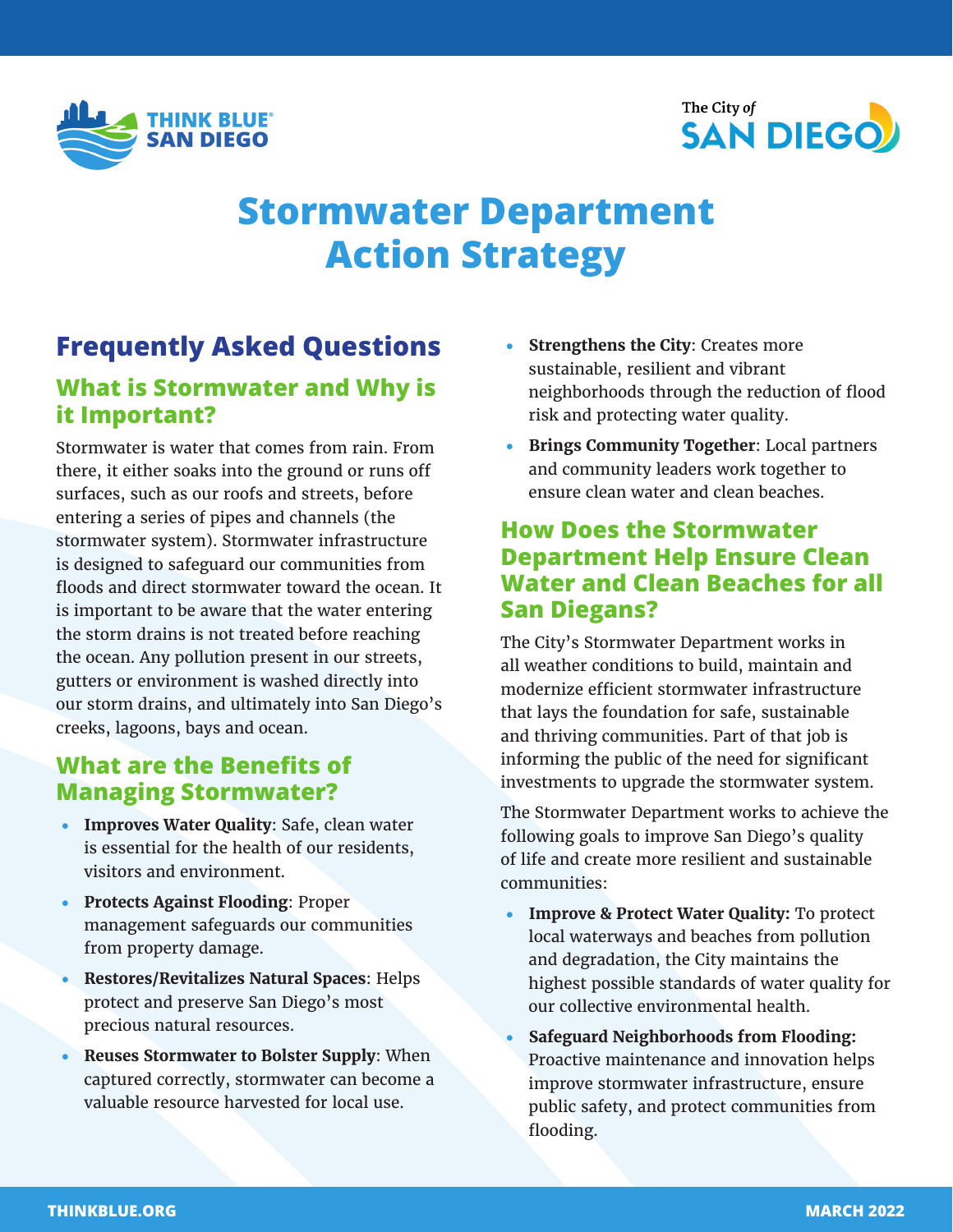- **Modernize Stormwater Infrastructure:** Use technology and innovation to make continuous improvements to stormwater infrastructure and serve a growing population.
- **Prioritize Green Infrastructure:** Create green open spaces with multiple community benefits to prevent pollution and improve water quality for recreational activities like swimming and fishing.
- **Revitalize Our Waterways:** Implement the best science and technology available to preserve and restore local waterways by reducing impacts of pollution, urbanization and a changing climate.
- **Capture Stormwater for Reuse:** Increase the City's capacity for stormwater capture and reuse to boost our local water supply.

## **The Funding Strategy**

The Stormwater Department's Funding Strategy explains the costs associated with delivering stormwater services, including current and anticipated funding levels, and identifies strategies for addressing funding shortages.

Presented to San Diego City Council in February 2022, the *Stormwater Funding Strategy Report* provides a thorough response to the June 2018 Stormwater Division Audit conducted by the Office of the City Auditor. The report addressed the finding that stormwater funding is insufficient to meet current and future needs and presented a long-term strategy to secure additional funding.

#### **What are the Funding Strategy Key Findings?**

• The responsibilities of the Stormwater Department have greatly increased over the past several years, leading to significantly more work to be completed but with no additional budget. Additionally, external drivers – such as increasing regulations, urbanization and aging infrastructure – have further elevated the need for additional stormwater funding.

- While the projected costs to properly fund the Stormwater Department continue to increase, existing funding sources and projected funding are small, creating a large (and growing) budget deficit.
- The consequences of deferred investment and chronic underfunding are significant. Without immediate investment, crumbling infrastructure is imminent and compliance milestones will continue to be missed with degraded water quality and associated fines.
- Efficiencies and innovation in stormwater management can marginally lower long-term costs but not enough to meaningfully address the funding gap.
- The Stormwater Department should continue to pursue funding options like grants, loans, cost recovery for revenue-generating stormwater programs (e.g., street sweeping, inspections program and fines), and other local, state and federal funding programs.
- Most of all, a **dedicated funding revenue source is necessary** to properly fund the Stormwater Department.

The City is currently implementing this strategy to maximize resources, efficiencies and funding to meet stormwater goals. Please visit the Think Blue [website](https://www.sandiego.gov/think-blue/action-strategy) for updates on the Funding Strategy and to learn more.

#### **What is the Estimated Annual Cost to Maintain Our City's Stormwater System?**

Between 2022 to 2041, the estimated annual funding needs to maintain and operate the stormwater system is more than \$335 million per year (in 2022 dollars). A significant portion of this (73 percent, or \$246 million annually) is for stormwater compliance, to implement projects and activities that clean up the stormwater, which runs off surfaces and through the City's stormwater infrastructure, to ensure the water quality continues to meet regulatory limits within required time frames. These costs will only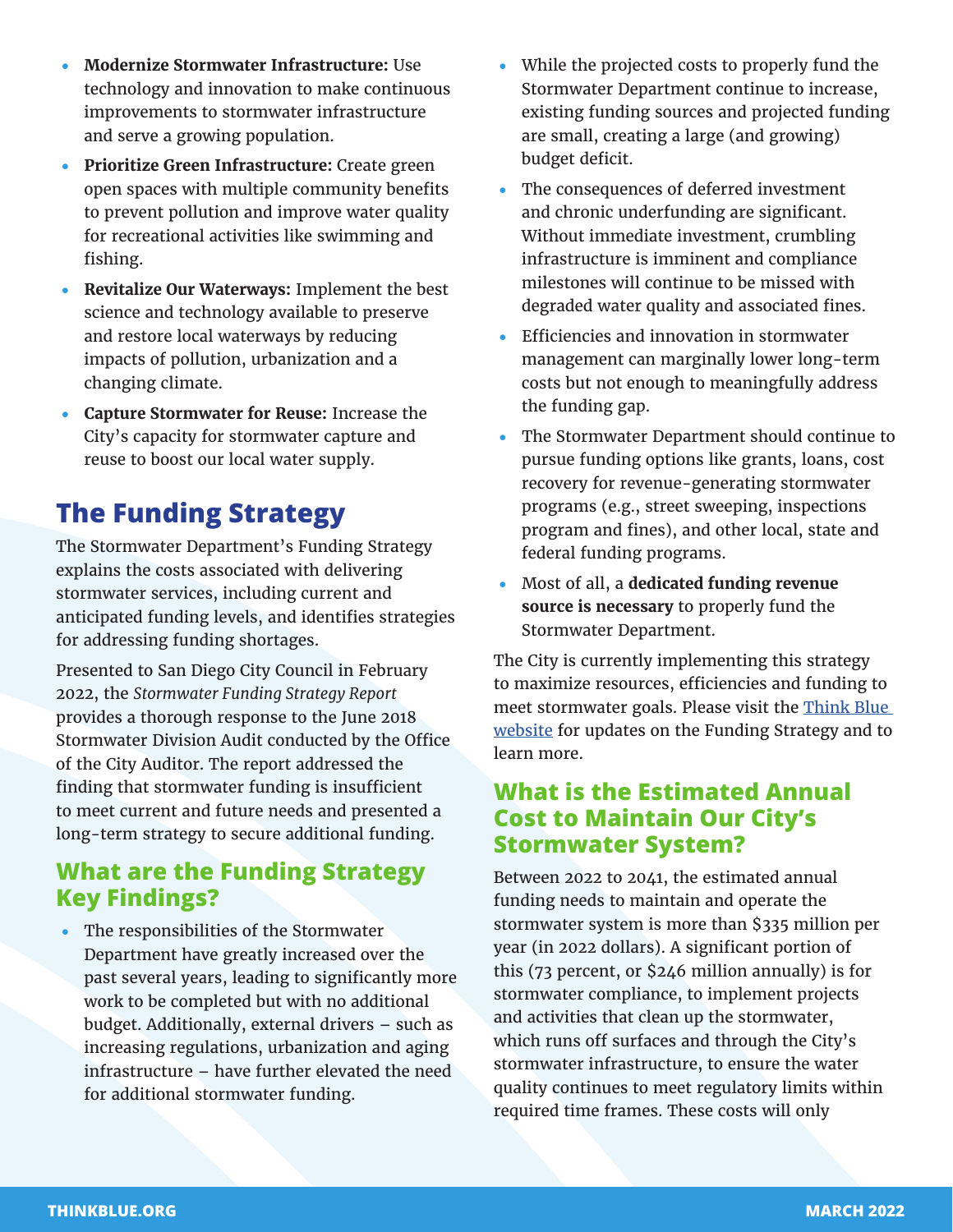continue to increase in future years as stormwater infrastructure continues to fail and will require more expensive repairs. Costs will also continue to increase if the City fails to meet compliance deadlines due to a build up of water quality issues and potential fines/penalties.

#### **Why is There a Budget Shortfall in the Stormwater Department?**

Currently, a stormwater fee is included in with water and sewer bills and is charged as a flat rate for single family residences (\$0.95 per month). This small fee produces about \$5.7 million dollars a year, which is significantly less than what is needed to maintain the current system, and certainly does not allow necessary investments in new infrastructure. In addition, stormwater costs have gone up significantly over time due to an increasingly large portfolio of services that the Stormwater Department must now provide. San Diego's stormwater infrastructure and programs were originally designed with the primary goal of managing the risk of local flooding. However, aging infrastructure, urbanization and stricter water quality requirements have increased the breadth of services provided by the Stormwater Department without increasing its funding.

Historically, the Stormwater Department's primary funding source has been the City General Fund. It has generated limited revenue through three sources: (1) parking citations from the street sweeping program, (2) revenue from an existing storm drain fee, and (3) fines from stormwater enforcement. The Stormwater Department has pursued other funding sources like grants and loans, but funding has continued to fail to keep pace with the needs. This has resulted in a rapidly growing funding shortfall that will only continue to grow, if left unaddressed.

#### **What are the Impacts of Underfunding Stormwater?**

Without a dedicated funding source to address many pressing stormwater needs, San Diego's beaches will continue to be on the receiving end of toxins and trash, our local water quality will decline, and the safety of our basic infrastructure will continue to be compromised.

On a day-to-day basis, insufficient funding has forced the delay of significant investments in both capital and operations, and existing resources are often diverted to address emergencies, such as broken pipes. In the past three years (2019-2021), over \$65 million has been diverted to address emergencies. The lack of proper investment in a stormwater system can result in neighborhood flooding, beach closures, property damage, sinkholes, human illness, harm to wildlife and more. In addition, the longer we delay in investing in our stormwater system, the more costly addressing these critical issues becomes, including in the form of fines, claims and litigation.

#### **Why has the City Not Prioritized Funding Stormwater and Compliance?**

Ensuring we have clean water and clean beaches is a priority for the City of San Diego. But the City has limited funding to invest in stormwater infrastructure and has been forced to prioritize current general fund stormwater expenditures on the most critical needs of the system, while also maintaining some funding to address emergency failures that pose an imminent risk to life and property.

There are many citywide efforts that the Stormwater Department must compete with for funding. Unfortunately, several lean budget years, coupled with the COVID-19 pandemic, have resulted in funding being prioritized for other needs. Across the City's capital infrastructure, over the next five years (2023 - 2027), stormwater represents the highest level of total investment needs, as well as the largest funding gap to overcome, roughly twice as much as the next highest.